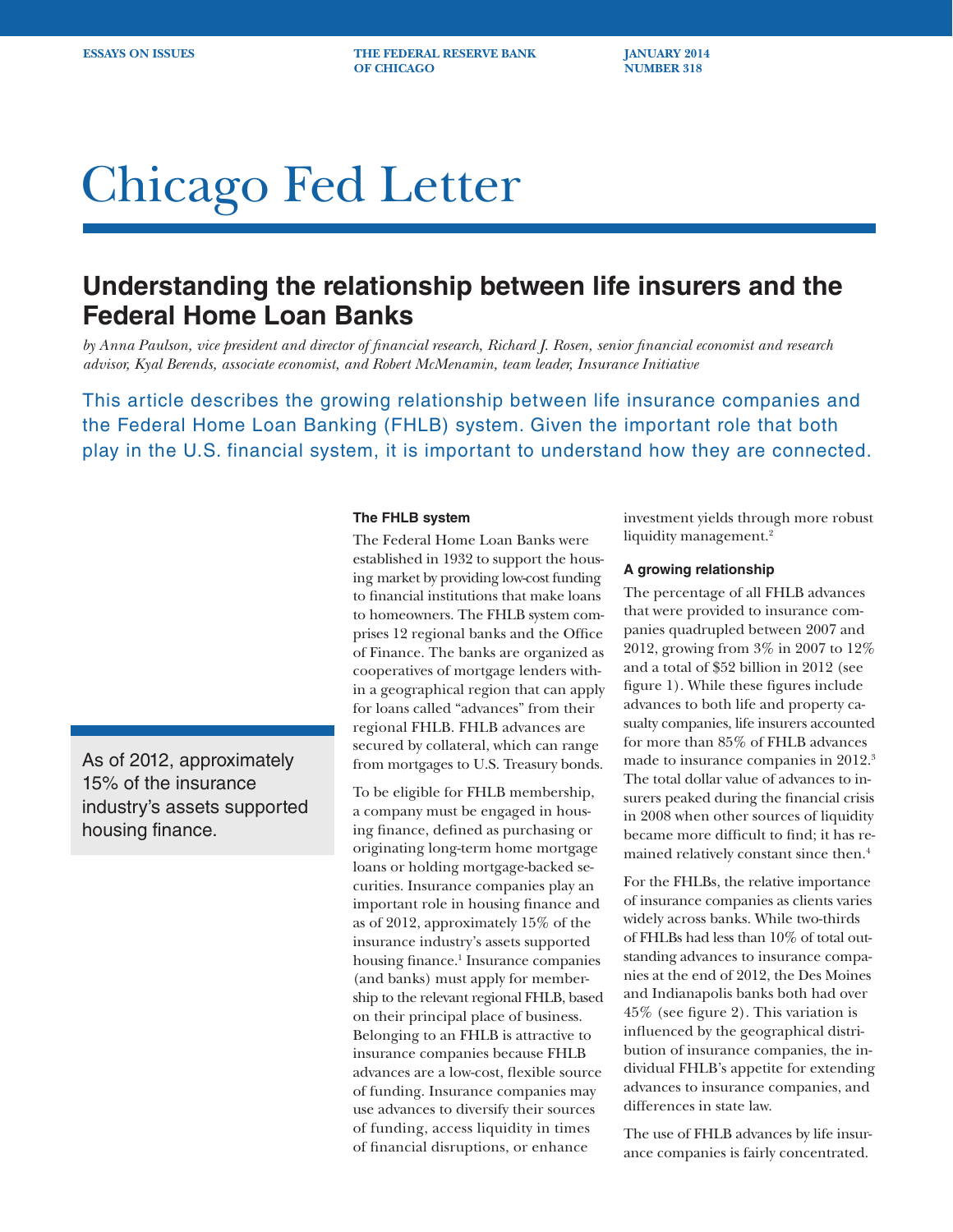

**1. FHLB advances to insurance companies**

Note: Includes both life and property and casualty insurance companies. Source: FHLB annual reports, available at www.fhlb-of.com/ofweb\_userWeb/ pageBuilder/fhlbank-financial-data-36.

The top 15 life insurance borrowers accounted for 90% of FHLB advances to the industry in 2012. However, even for these companies, FHLB advances are a small share of total general-account liabilities.5 Among the three large life insurers—AIG, Prudential, and MetLife that were recently classified as global systemically important insurers (G-SIIs) by the Financial Stability Board, MetLife's 14% of total general-account liabilities at the end of 2012.8

#### **Uncertainty during insolvency proceedings**

Insurance companies represent an important area of growth for FHLBs, but the FHLBs and their regulator, the Federal Housing Finance Authority (FHFA) have raised some concerns about this growing

### The top 15 life insurance borrowers accounted for 90% of FHLB advances to the industry in 2012.

use of FHLB advances across its life insurance subsidiaries is the largest at \$15.6 billion.6 However, this accounts for just 5% of MetLife's total general-account liabilities. AIG's subsidiaries had \$82 million in outstanding advances (or 0.05% of general-account liabilities) at the end of 2012, and Prudential had outstanding advances of \$2.3 billion across its life insurance subsidiaries (or 1.2% of generalaccount liabilities).7 Of the top 15 FHLB life insurance borrowers, only three had FHLB advances that accounted for more than 5% of their general-account liabilities—Guggenheim Capital, CNO, and OneAmerica. Guggenheim Capital's life insurance subsidiaries had the largest share, with advances equal to

relationship related to the resolution process for insolvent insurance companies. When an insurance company becomes financially distressed and cannot meet its obligations, a state insurance commissioner takes control of the company's operations and places it into receivership.9 If the company cannot be rehabilitated, it is declared insolvent and the commissioner liquidates the company. The commissioner's primary responsibility is to convert the insurance company's assets to cash and to distribute this cash to policyholders and creditors, according to the priority of their claims.

There is some uncertainty surrounding the FHLBs' claim to collateral on outstanding advances made to insurance

#### **2. FHLB advances to insurance companies, by FHLB region**

|               | Insurance<br>advances | <b>Total</b><br>advances | Percentage of<br>total advances |
|---------------|-----------------------|--------------------------|---------------------------------|
|               | (\$ billions)         | (\$ billions)            |                                 |
| Atlanta       | N/A                   | 87.5                     | N/A                             |
| <b>Boston</b> | 1.5                   | 20.8                     | 7                               |
| Chicago       | 1.0                   | 14.5                     | 7                               |
| Cincinnati    | 3.0                   | 53.9                     | 6                               |
| <b>Dallas</b> | 0.4                   | 18.4                     | $\overline{2}$                  |
| Des Moines    | 15.2                  | 26.6                     | 57                              |
| Indianapolis  | 8.4                   | 18.1                     | 47                              |
| New York      | 17.2                  | 75.9                     | 23                              |
| Pittsburgh    | N/A                   | 40.5                     | N/A                             |
| San Francisco | 0.0                   | 43.8                     | 0                               |
| Seattle       | 0.0                   | 9.1                      | $\overline{0}$                  |
| Topeka        | 3.4                   | 16.6                     | 20                              |
| Total         | 51.6                  | 425.8                    | 12                              |

Notes: Includes both life and property and casualty insurance companies. Insurance advances were not available for the Atlanta and Pittsburgh FHLB regions separately, but combined they equaled \$1.5 billion. Source: 2012 Regional FHLB 10K filings.

> companies in the case of an insurance company failure. In addition to potential legal uncertainty, insurance company failures happen very infrequently, so the life insurance resolution process is an unfamiliar and largely untested process for many FHLBs. While FHLBs have a long relationship working with the Federal Deposit Insurance Corporation, which handles the division of assets for bank insolvencies, they may not have the same familiarity with state insurance commissioners. One concern for FHLBs is that these factors could lead to a lengthy settlement process that might prevent the timely liquidation of the collateral backing FHLB advances.

> The case of Standard Life Insurance Company of Indiana provides a useful example of successful cooperation among an FHLB, state insurance regulators, and an insurance company. Standard Life was placed into receivership in 2008. The FHLB of Indianapolis worked closely with Standard Life and their rehabilitator to ensure that Standard Life's advances remained fully collateralized, while also allowing the struggling company flexibility in the type of collateral posted. Ultimately, the rehabilitation process was successful, Standard Life was able to avoid insolvency, and the FHLB of Indianapolis did not experience any losses on its advances to Standard.<sup>10</sup> This experience led to the